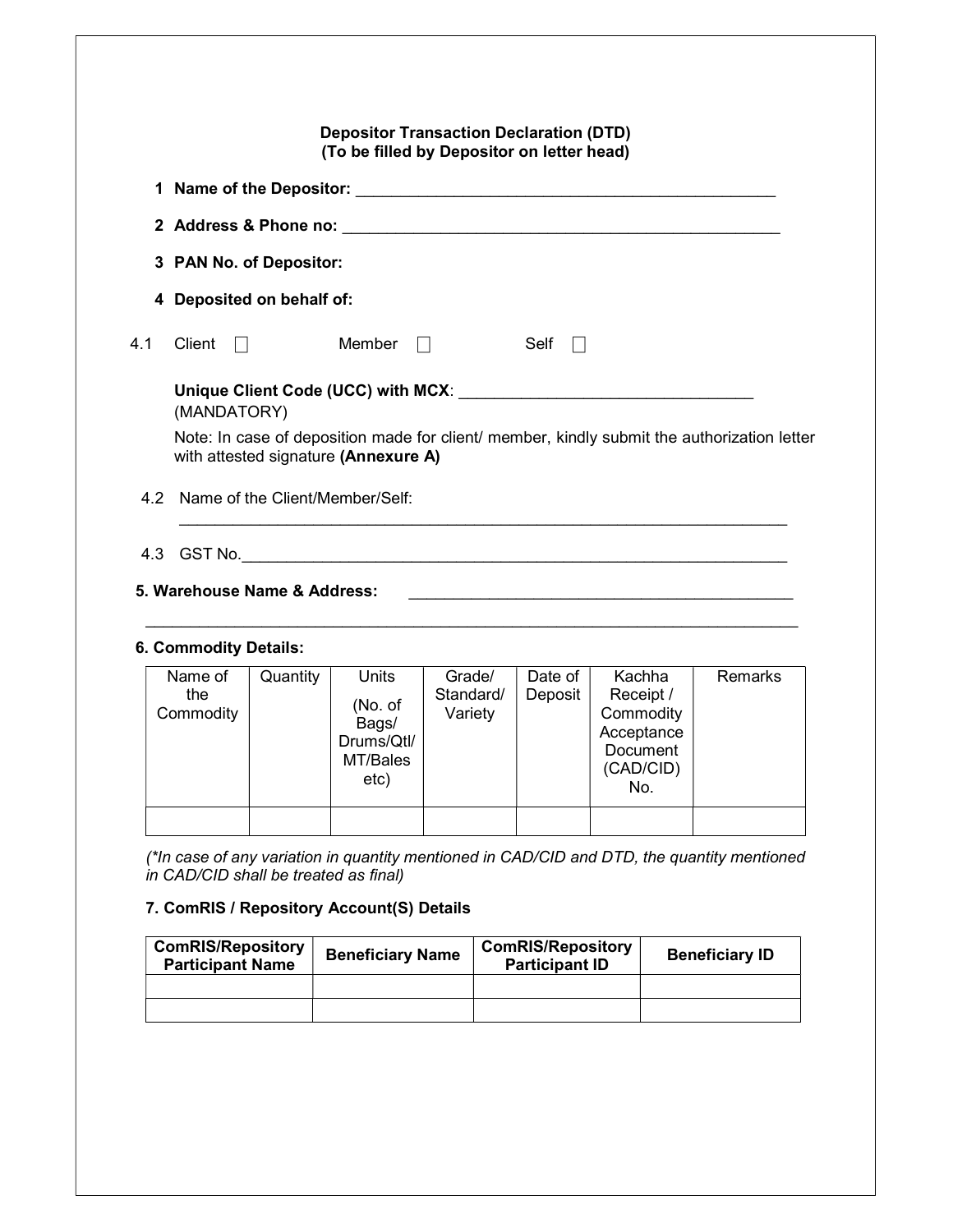| 8. Goods and Services Tax (GST) Registration Details: |                             |                                              |  |  |
|-------------------------------------------------------|-----------------------------|----------------------------------------------|--|--|
| <b>State</b>                                          | <b>Depositor GST Number</b> | <b>Seller/Principal GST</b><br><b>Number</b> |  |  |
|                                                       |                             |                                              |  |  |
|                                                       |                             |                                              |  |  |
|                                                       |                             |                                              |  |  |
|                                                       |                             |                                              |  |  |

Note: In case of operation in any other States than mentioned above, please provide GST Registration details of all other States as a separate Annexure to this Application along with certified copy of GST Registration certificate.

#### 9. Documents Attached

| (Kindly submit all of the following documents as applicable to the Depositor) |  |
|-------------------------------------------------------------------------------|--|
|                                                                               |  |

| Copy of appointment letter/letter of authority from client/member for<br>depositing of goods for client/member.                                                                                                                                | Yes         | No                        |
|------------------------------------------------------------------------------------------------------------------------------------------------------------------------------------------------------------------------------------------------|-------------|---------------------------|
| Self-attested copy of the Challan cum return of payment of GST for<br>the month preceding the month of the deposit submitted.                                                                                                                  | Yes         | No.                       |
| Whether the goods have been purchased from                                                                                                                                                                                                     | Local Mandi | Any other<br>Mandi $\Box$ |
| Self-attested copy of Mandi license / APMC license submitted                                                                                                                                                                                   | Yes         | No.                       |
| Whether the Mandi Tax has been paid                                                                                                                                                                                                            | Yes         | No                        |
| If Yes, then self-attested copy of the Challan showing payments of<br>the Mandi Tax/Gate Pass/similar document attached                                                                                                                        | Yes         | No                        |
| If Goods have been purchased from any other Mandi, whether the<br>Mandi Tax has been paid by the seller and the proof thereof<br>attached                                                                                                      | Yes         | No                        |
| Copy of Anugya-patra or similar applicable document in the<br>respective State and the mandi for which the same is applicable and<br>undertaking that the warehouses where deposits are being made is<br>in jurisdiction of the same attached. | Yes         | No                        |
| Farmer – land records such as 7/12 extract or other state Specific<br>land related documents establishing identity as Farmer.                                                                                                                  | Yes         | No                        |
| Place:<br>Date:                                                                                                                                                                                                                                |             |                           |

(Name & Signature of the Beneficiary) (Name & Signature of the Depositor)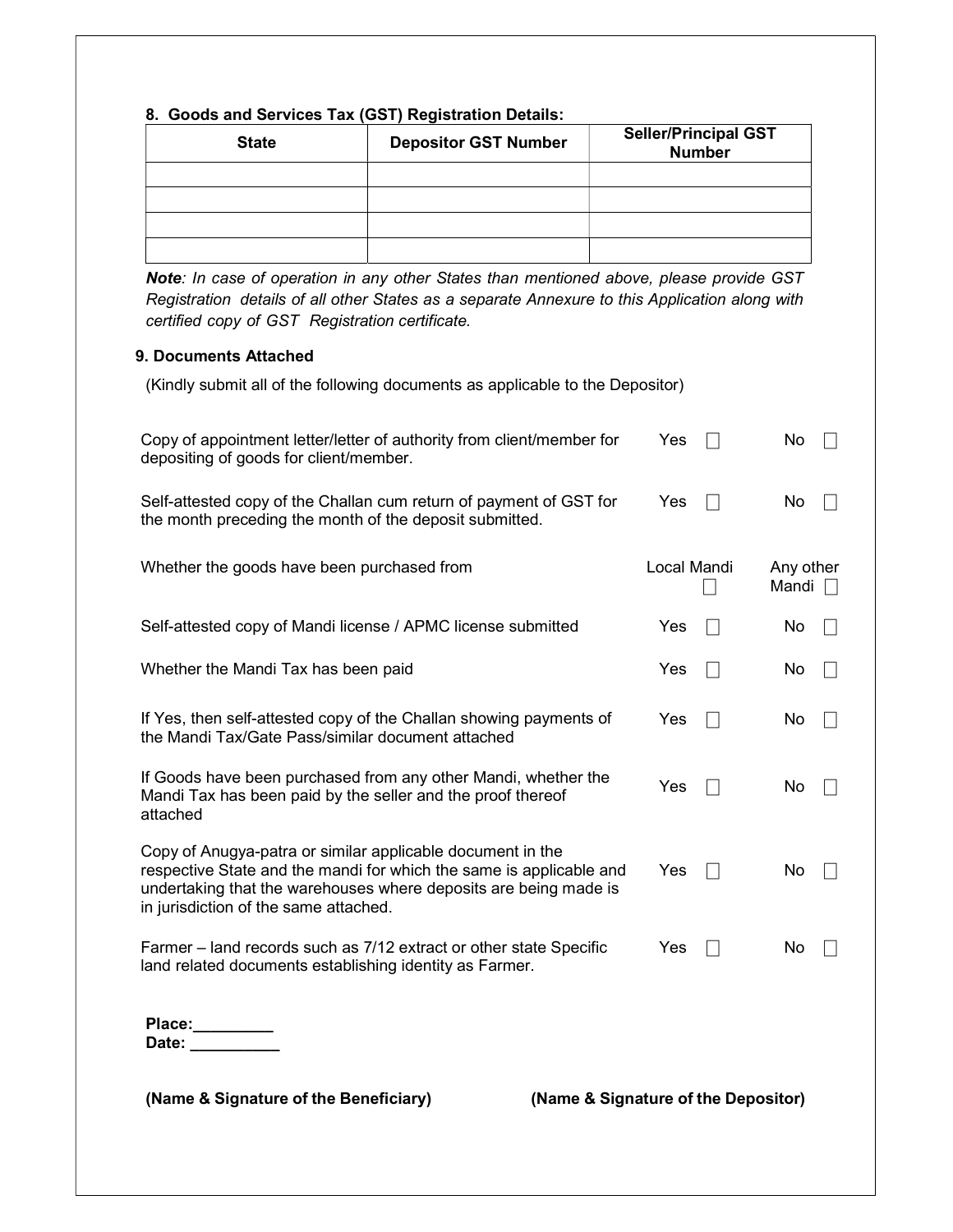### DECLARATION BY OWNER/DEPOSITOR

1. I/We hereby declare that the details furnished above are true and correct to the best of my/our knowledge and belief and I/we undertake to inform you of any change therein, immediately. In case any of the above information is found to be false or untrue or misleading or misrepresenting, I am/we are aware that I/we may be held liable for it.

2. I/We confirm having read/been explained and understood the details as filled in this document.

3. I/ We understand that the goods deposited are meeting with all statutory requirements besides the Exchange quality specifications. I/ we confirm that said goods do not violate any statutory requirement or compliances applicable to them as in force. In the event of any restraint or seizure or such other restrictive orders affecting the goods held by us and being offered for delivery on the MCXCCL platform, I/We agree that I/We shall be liable as the holder of goods and shall ensure that the transferee of the goods gets the delivery of the goods offered.

4. I/ We shall abide by various central/state laws including Tax laws, and other Acts, Rules, Regulations, notification/orders and guidelines applicable to the said goods and as in force from time to time and shall indemnify the warehouse/WSP (hereinafter referred as "WSP or Warehouse") and the MCXCCL against any, and all litigations or actions / claims or proceedings arising on account of the information provided by me / us.

5. I/We understand that in the event of any non-compliance of any law, Rules, Regulations, Notification/s or order/s as applicable to the said goods, I/We shall be solely and completely responsible and undertake to be so responsible and liable for such noncompliance and for any and all consequences thereof.

6. I/We hereby declare that, there are no statutory dues or returns or taxes/levies pending to be met in respect of the said goods and the said goods are validly owned /held by me/us.

7. The stocks of deposits as mentioned in this Depositor Transaction Declaration (DTD) along with this Declaration are deposited by me /us for self /ourselves and I/We am/are the sole beneficiary of the said stocks.

8. I/We hereby further declare that the goods as mentioned in DTD is valid goods for delivery on the MCXCCL Platform and I /We am/are the lawful owner/s of the goods.

9. I/We further declare that the goods are free from encumbrances and is not under any pledge, hypothecation or any charge of whatsoever nature with any Banks/Financial Institutions/ NBFCs or any other registered or unregistered lending agencies/entities.

10. That the necessary mandi fee has been paid in respect of the goods hereby deposited by me/us. The goods therefore are clear and marketable in my/own name. I/We further state and undertake that I/We shall keep MCXCCL and its officials indemnified at all times for any mis-declaration with respect to the ownership, encumbrance and other acts by me/us at all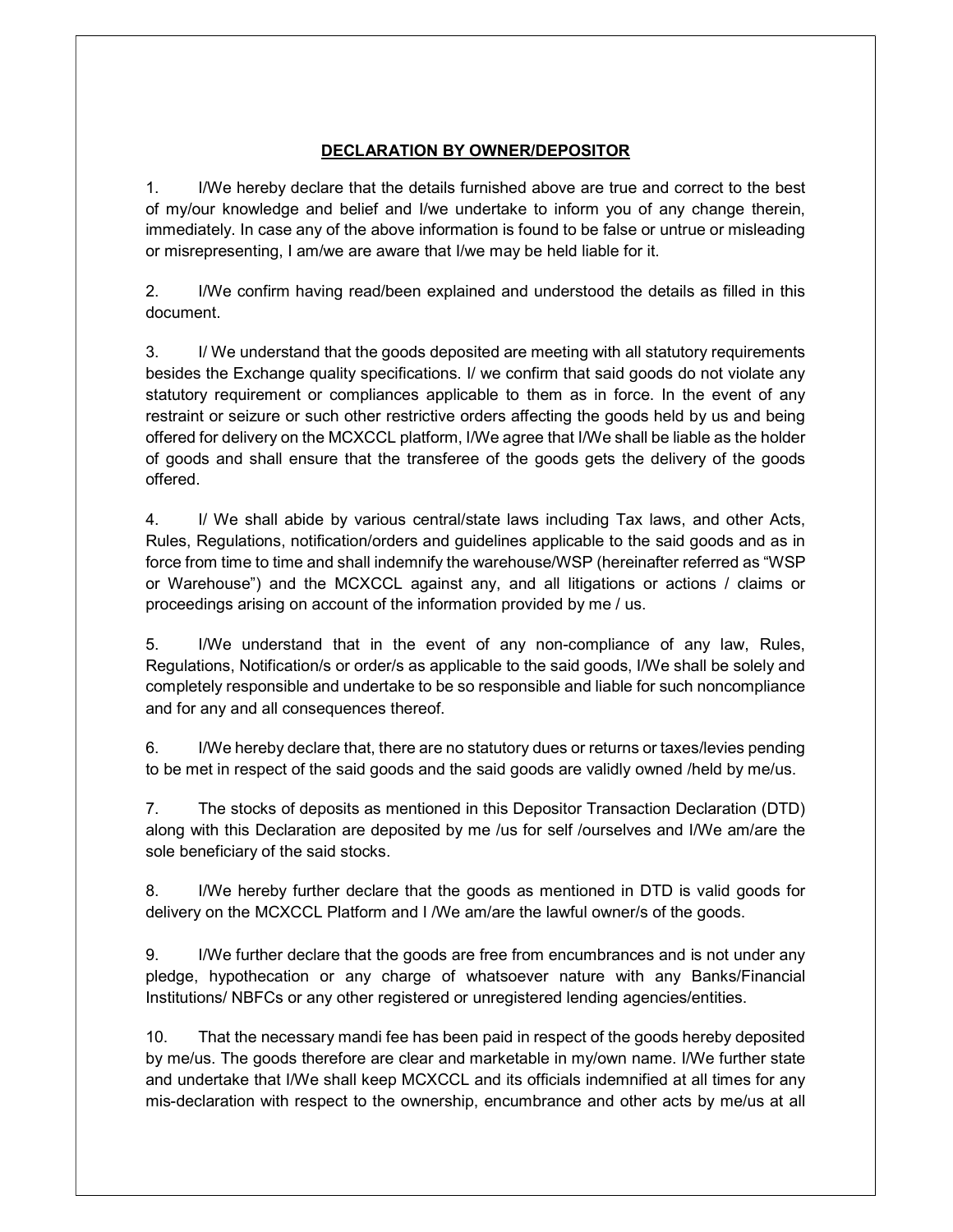times and understand that this indemnification shall survive the transaction executed on the MCXCCL Platform and shall be valid at all times

11. I / We declare and agree that in no event shall MCXCCL or the said Warehouse be held liable for any damages, including but not limited to direct or indirect, special, incidental, or consequential damages, losses or expenses arising on account of my/our non-compliance of any central/state laws as applicable to the said goods.

12. As a depositor, I / We hereby confirm that commodities / goods requested to be stored shall not be unauthorized, banned under the law or for any other unlawful activity and all authorization and / or consents, approvals that are required in connection with storage of these materials / commodities has been obtained by me / us, and in the event of any liability, financial or otherwise, arising at any point in time due to any misrepresentation, for any unlawful activity and for non- compliance of applicable laws and regulations governing storage and collateral management services rendered by warehouse, I / we shall indemnify warehouse/MCXCCL for such losses / damages / penalties etc.

13. I / We shall ensure that the quality of commodities shall comply with the regulations laid down by the other authorities like Food Safety Standards Authority of India, AGMARK & BIS etc.

14. I / We declare that, in case any storage receipt is endorsed to any other third party the same shall be promptly informed to the WSP.

15. I/ We confirm that the commodities being deposited are not FED (Final expiry date) commodities from any other warehouses of MCXCCL or other clearing corporations.

16. I/ We confirm that the total stocks kept by us shall not exceed the state government/ central government stock limit in the state.

17. I/We do hereby agree to be bound by such provisions as outlined in these documents.

18. I/We further declare and undertake that we shall at all times be liable for any action as may be applicable for any violations of MCXCCL Rules, Bye-laws and Regulations, Circulars, Guidelines and the directives of MCXCCL or the Board as the case may be as issued from time to time.

| Place: |  |  |  |
|--------|--|--|--|
| Date:  |  |  |  |

(Name & Signature of the Beneficiary) (Name & Signature of the Depositor)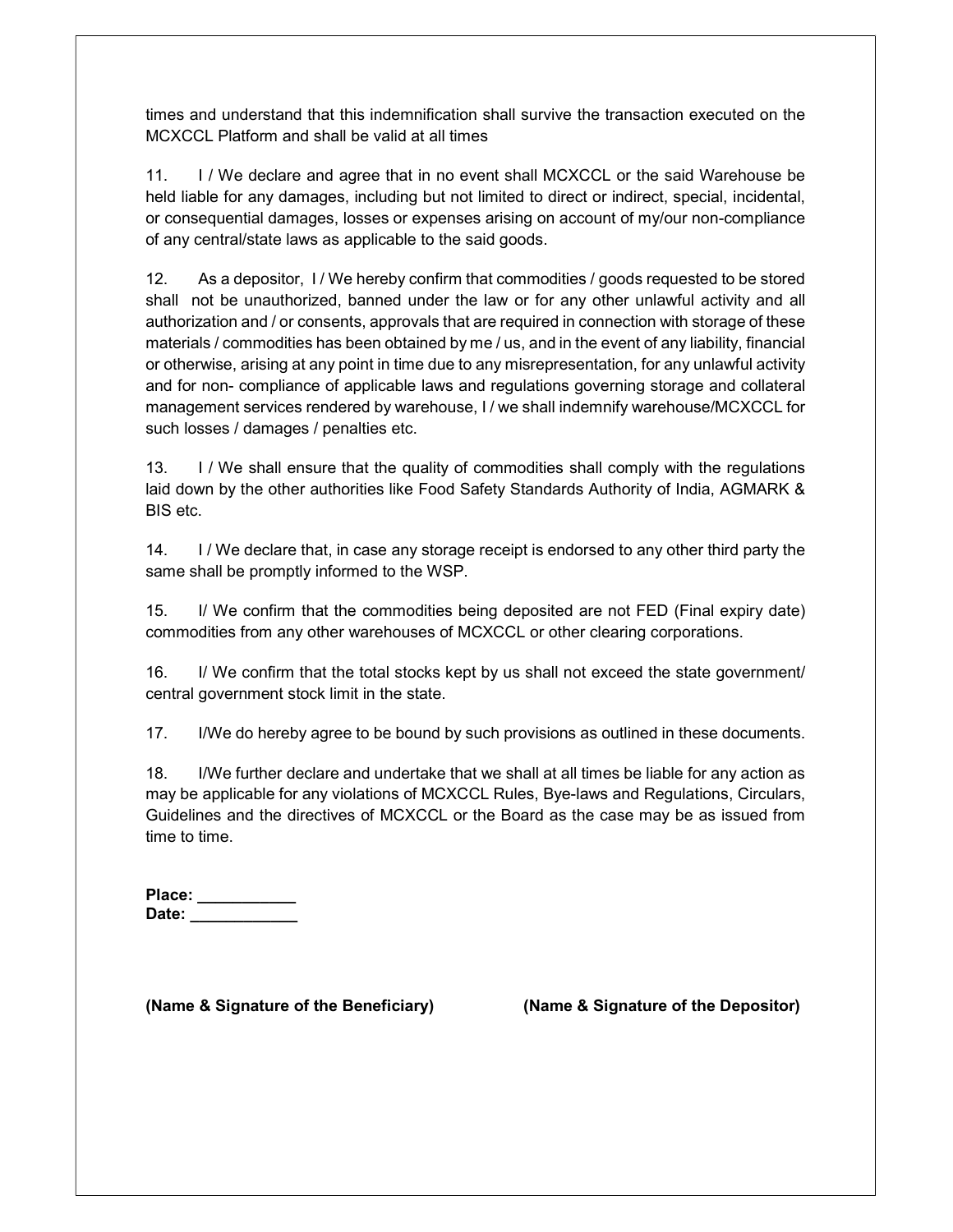#### FOR OFFICE USE ONLY

WSP Allotted Code (WAC): \_\_\_\_\_\_\_\_\_\_\_\_\_\_\_\_\_\_\_\_\_\_\_\_

Name of the Depositor: \_\_\_\_\_\_\_\_\_\_\_\_\_\_\_\_\_\_\_\_\_\_\_\_\_\_\_

Commodity Acceptance/Inward Document (CAD/CID) no. From to

Documents Submitted verified: Yes / No

|                                           | Documents verified |
|-------------------------------------------|--------------------|
| Name of the Employee / Warehouse Official |                    |
| <b>Employee Code</b>                      |                    |
| Designation of the employee               |                    |

 $\_$ Signature of the Authorized Signatory

Place: \_\_\_\_\_\_\_\_\_\_\_\_\_ Date: \_\_\_\_\_\_\_\_\_\_\_\_\_\_\_ Seal/Stamp of the WSP

#### ACKNOWLEDGEMENT

WSP Allotted Code (WAC): \_\_\_\_\_\_\_\_\_\_\_\_\_\_\_\_\_\_\_\_\_\_\_\_

Name of the Depositor: \_\_\_\_\_\_\_\_\_\_\_\_\_\_\_\_\_\_\_\_\_\_\_\_\_

Commodity Acceptance /Inward Document (CAD/CID) no. From \_\_\_\_\_\_\_ to \_\_\_\_\_\_\_\_

Documents Submitted verified: Yes / No

|                                           | Documents Verified |
|-------------------------------------------|--------------------|
| Name of the Employee / Warehouse Official |                    |
| <b>Employee Code</b>                      |                    |

\_\_\_\_\_\_\_\_\_\_\_\_\_\_\_\_\_\_\_\_\_\_\_\_\_\_\_\_\_\_\_\_ Signature of the Authorized Signatory

Place: \_\_\_\_\_\_\_\_\_\_\_\_\_ Date: \_\_\_\_\_\_\_\_\_\_\_\_\_\_\_ Seal/Stamp of the WSP